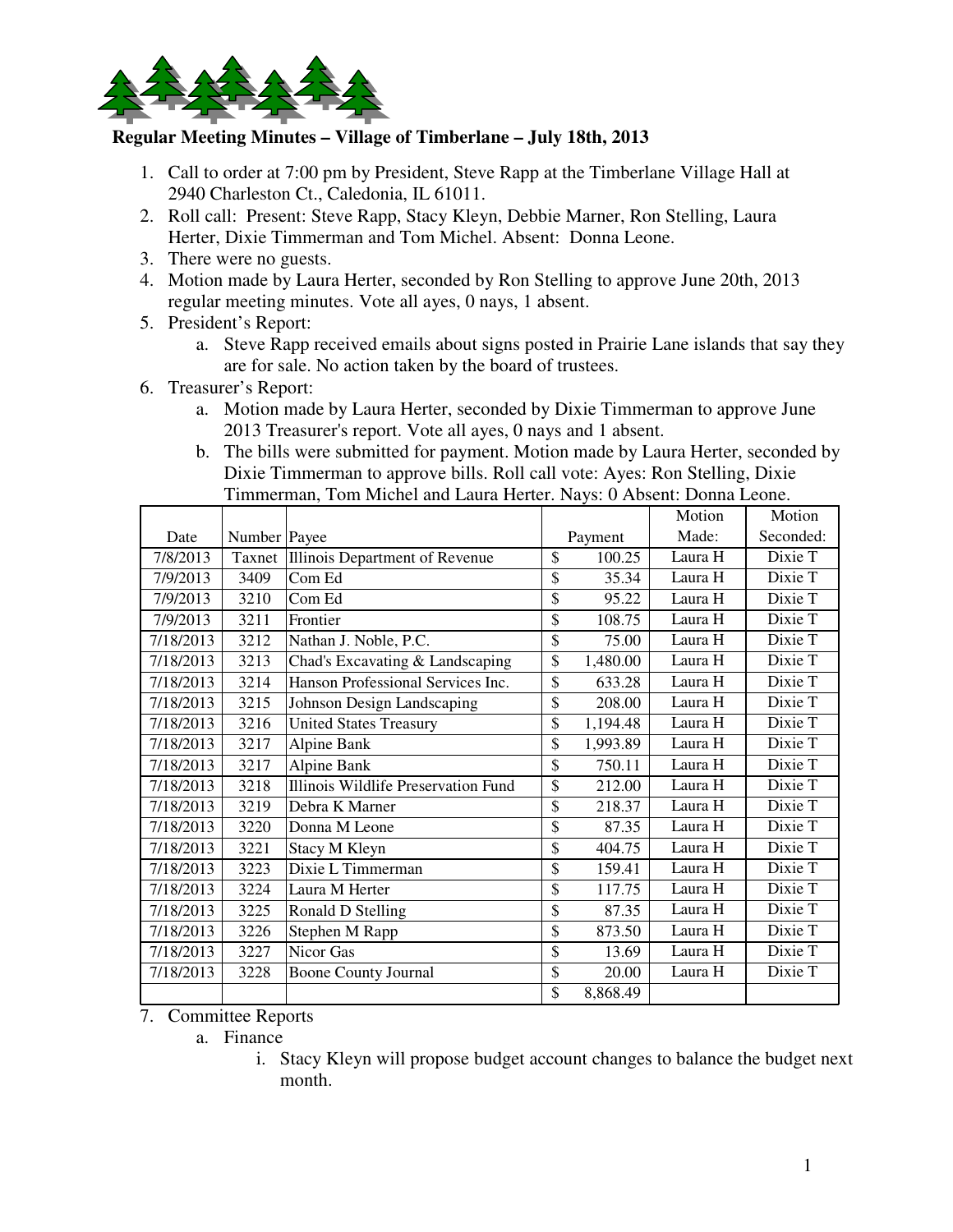- ii. Stacy also reviewed the IMLRMA annual renewal survey and recommended changes that Steve Rapp approved.
- b. Planning and Zoning
	- i. Steve Rapp received a notice of public hearing for an Application for Special Use Permit at 13645 Caledonia Rd for semi cab and trailer parking from Boone County. The board of trustees agreed to take no action at this time and will notify the Newbury Place developer Wes Lindberg.
- c. Roads/Highways/Bridges
	- i. No culvert permits were issued.
	- ii. The washed out ditch way on Woodchuck Dr. has not received dirt or rock yet. Ron Stelling offered to contact Chad's Excavating for a schedule.
	- iii. Stu Kemp from Hansen Engineering provided the final Authorization for Incidental Take and Implementing Agreement from IDNR for review and approval. This requires a mitigation payment of \$212.00 to move the endangered spike mussels upstream at any time now. Motion made by Laura Herter, seconded by Tom Michel to approve the agreement and payment. Roll call vote: Ayes: Ron Stelling, Tom Michel and Laura Herter. Nays: Dixie Timmerman. Absent: Donna Leone
- b. Village Hall
	- i. Dixie Timmerman commented that the non-violent felony program may have workers for us this fall.
	- ii. The trustees will review options to refurbish the front doors.
	- iii. Steve Rapp will contact the church about not using the storage rooms or chair closets and reminder about electronics and cleaning each week.
- 8. Old Business
	- a. Bernard Anderson, Nicor Gas manager, provided a calculation of gas franchise recover charges to pay the gas bill or cash payment concerning the Timberlane hall. Steve Rapp will ask for more information for next month.
	- b. Newbury Place developer Wes Lindberg continues seeking options for entrance lighting after receiving notice last month for Timberlane board of trustees.
- 9. New Business
	- a. None.

10. Open Actions from previous meetings:

| <b>Open Actions:</b>                                              | <b>Meeting</b> | <b>Contact</b>    |
|-------------------------------------------------------------------|----------------|-------------------|
| Options for the village hall outdoor signs need to be researched. | Nov 2010       | Trustees          |
| Bond remains open for \$15,000 waiting for final work to be done  | Late 2009      | <b>CES</b>        |
| from Kevin Bunge at Civil Engineering Services.                   |                |                   |
| Draft ordinance establishing a fine and legal costs for           | Feb 2012       | Village attorney  |
| falsification of any village documents.                           |                |                   |
| Check into securing the thermostat controls at the village hall.  | May 2012       | Trustees          |
| 25K inter-governmental agreement with Belvidere Township          | Aug 2012       | Village attorney  |
| Request to reduce speed limit on village portion of Dawson Lake   | Aug 2012       | Village attorney  |
| Single Waste Refuse collection consideration to investigate       | Nov 2012       | Dixie T           |
| National Flood Insurance Program with FEMA                        | Dec 2012       | <b>Trustees</b>   |
| Waiting for a \$30,000 IL State grant funding                     | Dec 2012       | <b>Steve Rapp</b> |
| Mt. Carmel Stabilization Group quote to reconstruct Dawson Lake.  | Jan 2013       | Trustees          |